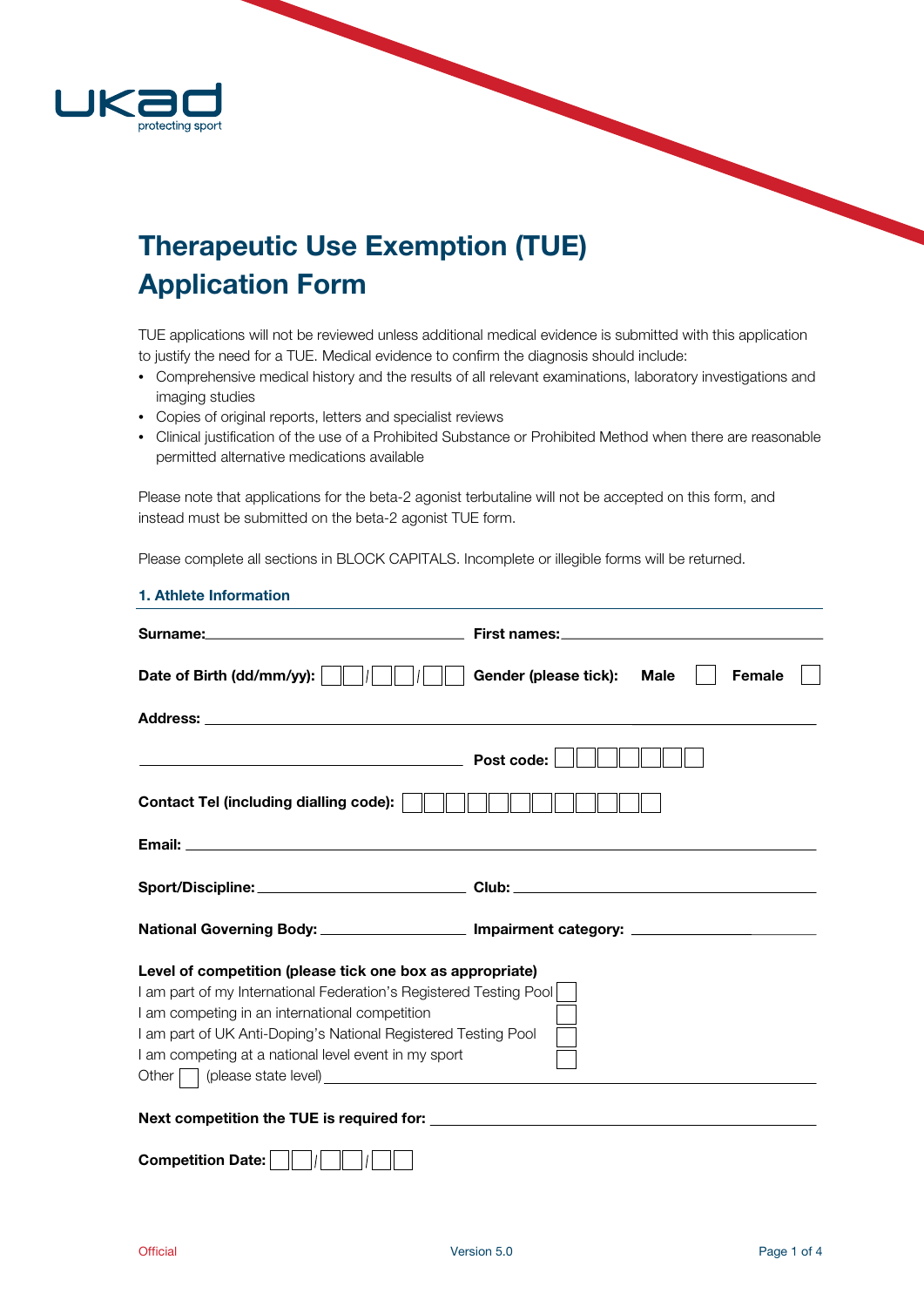

## 2. Previous Applications

| Have you submitted a previous TUE application? Yes<br>No                                             |  |
|------------------------------------------------------------------------------------------------------|--|
| The Anti-Doping Organisation applied to? UK Anti-Doping<br>Other (please state)                      |  |
| Decision: Approved<br>Declined                                                                       |  |
| <b>3. Retroactive Applications</b>                                                                   |  |
| Is this a retroactive application (has treatment already commenced)?                                 |  |
| (if 'no', please go to section 4)<br><b>Yes</b><br>Nol                                               |  |
| If yes, on what date did the treatment start?                                                        |  |
| If this is a retroactive application, please indicate the reason why:                                |  |
| • Emergency treatment or treatment of an acute medical condition was necessary                       |  |
| Due to other exceptional circumstances, there was insufficient time or opportunity to submit an<br>٠ |  |
| application prior to sample collection                                                               |  |
| Advance application not required under applicable rules<br>$\bullet$                                 |  |
| Please state<br>Other                                                                                |  |
| 4. Medication Information                                                                            |  |
|                                                                                                      |  |

Diagnosis (please attach medical evidence to support this diagnosis):

Medical examination(s) / test(s) performed (please attach the results of medical investigations completed):

| <b>Prohibited Substance(s)</b> | Dose and units of<br>administration | Route of<br>administration | <b>Frequency of</b><br>administration |
|--------------------------------|-------------------------------------|----------------------------|---------------------------------------|
|                                |                                     |                            |                                       |
| 2.                             |                                     |                            |                                       |
| З.                             |                                     |                            |                                       |
| 4.                             |                                     |                            |                                       |

| Intended duration of treatment(s): Once only $\Box$ Emergency $\Box$ Weeks/Months $\Box$ |  |  |  |
|------------------------------------------------------------------------------------------|--|--|--|
| <b>Please specify duration:</b>                                                          |  |  |  |

L.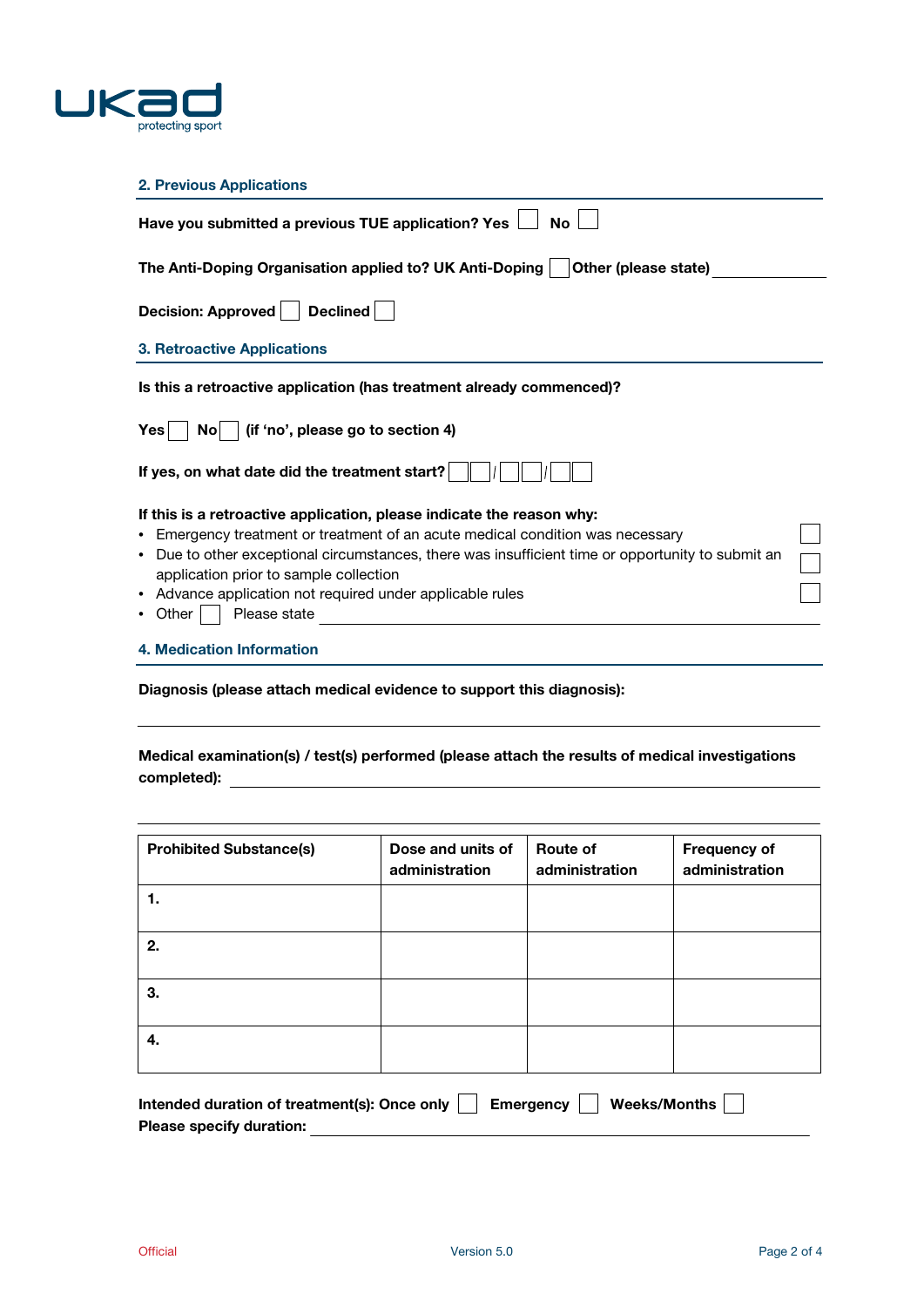

If a permitted medication can be used to treat the medical condition, please provide clinical justification for the requested use of the prohibited medication prescribed:

### 5. Notifying Medical Practitioner Details and Declaration

| Name:                                                                                                                                          | Practice stamp / address: |
|------------------------------------------------------------------------------------------------------------------------------------------------|---------------------------|
| <b>Qualifications:</b><br><u> 1980 - Jan Stein Stein Stein Stein Stein Stein Stein Stein Stein Stein Stein Stein Stein Stein Stein Stein S</u> |                           |
| <b>Medical Speciality:</b>                                                                                                                     |                           |
| Contact Tel.                                                                                                                                   |                           |
| Email:                                                                                                                                         |                           |

I certify that the above-mentioned substance(s) for the above named athlete has been/are to be administered as the correct treatment for the above named medical condition. I further certify that the use of alternative medications not on the Prohibited List would be unsatisfactory for the treatment of the above named medical condition.

If the athlete is under 18 and I have not notified the athlete's parent/guardian, this is because I consider the athlete to be competent to give consent to treatment.

I understand that my details will be held on an anti-doping database and will be accessible by the athlete, their National Governing Body, their International Federation, UK Anti-Doping, and the World Anti–Doping Agency in order to allow them to administer the anti-doping programme.

| <b>Signature of medical practitioner:</b> | Date: |  |  |  |
|-------------------------------------------|-------|--|--|--|
|                                           |       |  |  |  |

If the athlete is under 18 does the athlete's parent/guardian know about this treatment? Yes  $\Box$  No  $\Box$ 

Are the relevant medical reports and examination/test results attached? Yes  $\Box$  No  $\Box$